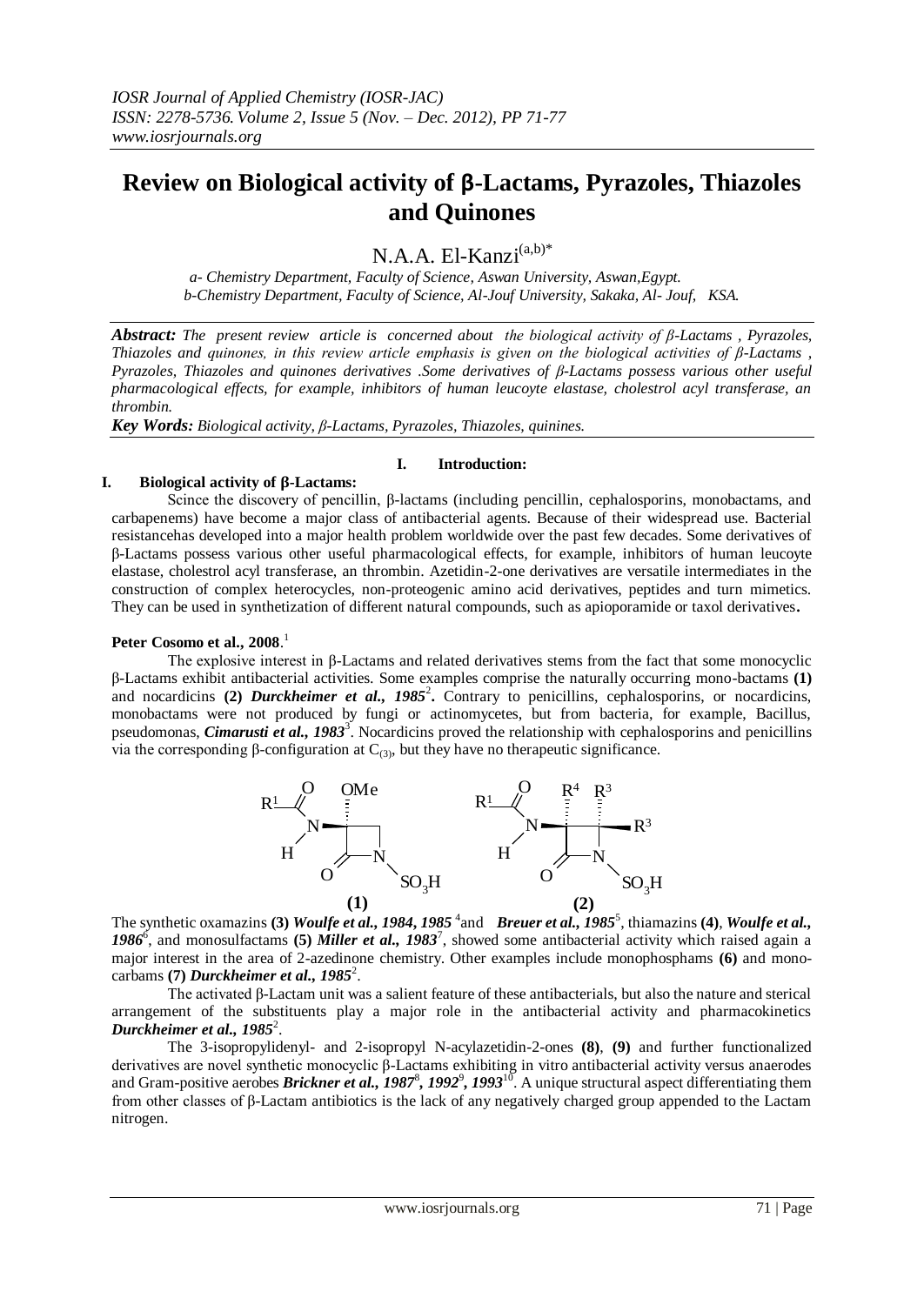

Analogs of monobactams in which the sulfonic group has been replaced by the isosteric tetrazole, for example, (10), represent a new class of antibacterials *Andrus et al., 1984*<sup>11</sup>, *Klich et al., 1984*<sup>12</sup>, 1993<sup>13</sup>, and *Yoshida et al., 1986*<sup>14</sup> .



The so-called tabtoxinine-β-Lactam **(11)** is considered to be the active from of tabtoxin, a dipeptide exotoxin, produced by pseudomonas tabaci, the organism responsible for the wildfire disease of tobacco plants *Baldwin et al., 1986*<sup>15</sup> .



Antielastase activity of 1,3,4-trisubstituted 2-azeti-dinones has been determined against enzymes, for example, human leucocyte elastase *Shah et al., 1993*<sup>16</sup> and *Adonias et al., 1993*<sup>17</sup> .

## **II. Biological activity of thiazoles:**

*Paolo Vicini et al*., *2006*<sup>18</sup> were reported that, a totally synthetic molecule of the oxazolidinone class has been approved for human use and consistent with its activity aganist resistant Gram positive organism, appeared to have a unique mechanism of antibacterial activity. Also, They reported the synthesis of a new class of structurally novel 4-thiazolidinone derivatives incorporating two known bioactive heterocyclic nuclei such as thiazole and thiazolidinone *Paolo Vicini et al.*, 2006<sup>18</sup>.

 $\frac{1}{2}$ <br>  $\frac{1}{2}$ <br>  $\frac{1}{2}$ <br>  $\frac{1}{2}$ <br>  $\frac{1}{2}$ <br>  $\frac{1}{2}$ <br>  $\frac{1}{2}$ <br>  $\frac{1}{2}$ <br>  $\frac{1}{2}$ <br>  $\frac{1}{2}$ <br>  $\frac{1}{2}$ <br>  $\frac{1}{2}$ <br>  $\frac{1}{2}$ <br>  $\frac{1}{2}$ <br>  $\frac{1}{2}$ <br>  $\frac{1}{2}$ <br>  $\frac{1}{2}$ <br>  $\frac{1}{2}$ <br>  $\frac{1}{2}$ <br>  $\frac{1}{2}$ <br> **Rosaria** *et al., 2005*<sup>19</sup> were reported that, thiosemicarbazone and 4-thiazolidinone derivatives were synthesized in one and two steps from thiosemicarbazide. The synthesize compounds were submitted to evaluation against host cells infected with *Toxoplasma gondii*. Their studies showed that thiosemicarbazones **(16)** and 4 thiazolidinone derivatives **(17)** were effective against intracellular *T. gondii*. The biological activities of these thiosemicarbazones was related to their abilities to form complex with metal catios. The following scheme shows the synthetic route for the preparation of these compounds**.** Also, Thiosemicarbazone and 4-thiolidinone derivatives were synthesized in one and two step from thiosemicarbazide, in satisfactory yield. Then, the synthesized compounds were submitted to evaluation against host cells infected with *Toxoplasma gondii*. Recent studies using hydroxyurea (HU) demonstrate its efficacy, in eliminating the intracellular parasites of T. Gondii, Trypanosoma cruzi and Leishmania amazonensis **(12)**, **(13)** and **(14)**. Biological activities of these thiosemicarbazones are related to their abilities to form complex with metal cations *Romulo P. Tenorio et al.,*   $2005^{20}$ .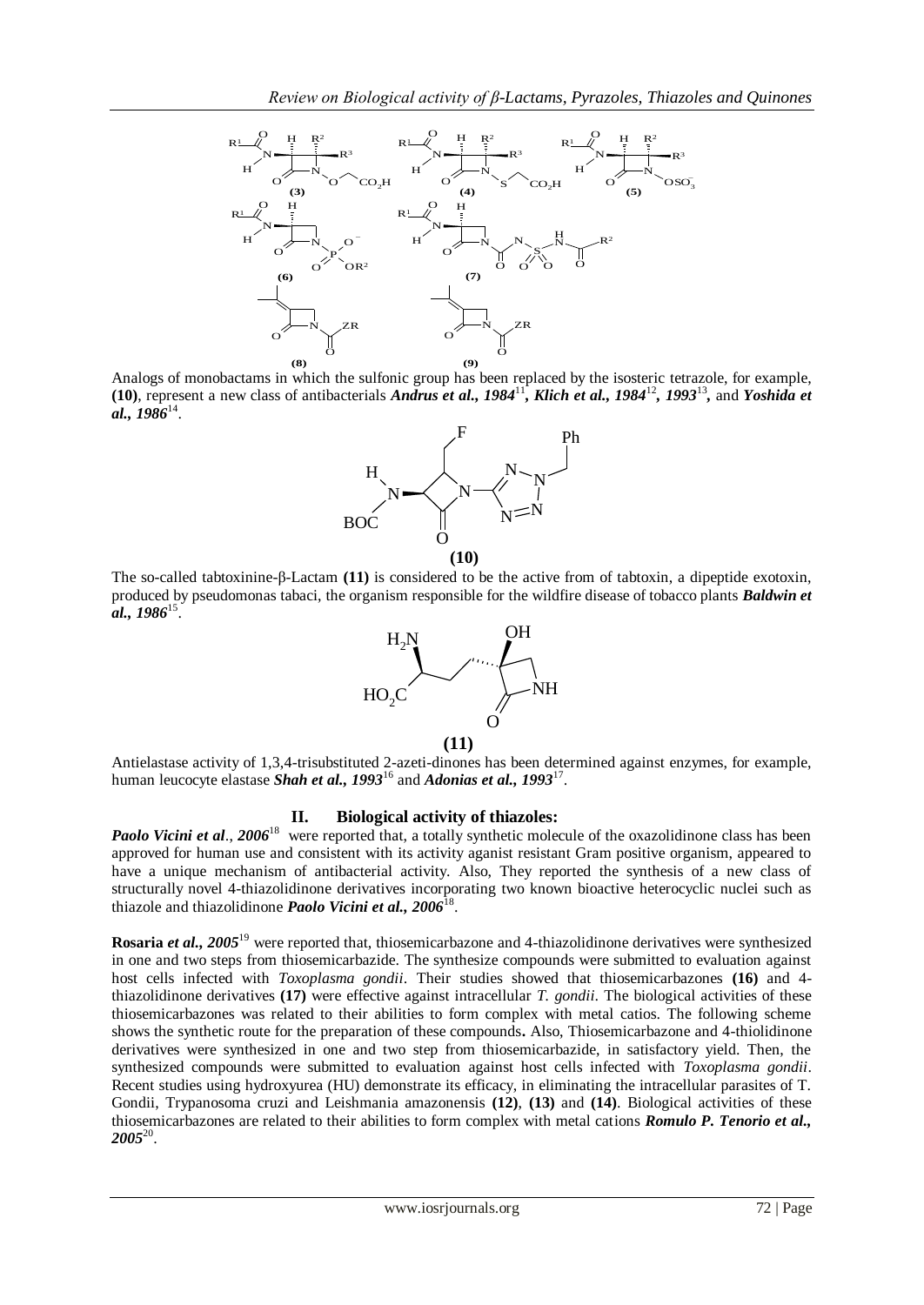

*Jérôme et al., 2004*<sup>21</sup> were reported that, The heterocycles of thiazolinone or its tautomeric form, display diverse biological activities such as tuberculostatic, anti-inflammatory, antidiabetic, antihydroidal, fungicidal, bactericidal and pesticidal, the 2,4-thiazolidinone (TZD) class is particularly important as therapeutic agents and has been thoroughly investigated as PPA-γ agonists that led to the development of several insulin-sensitizing drugs such as Troglitazone **(18)**, and Rosiglitazone **(19)** and compound **(20)** exhibit anti-inflammatory*Jérôme et*   $al., 2004<sup>21</sup>.$ 



*Masahiko Seki et al., 2003*<sup>22</sup> have been reported that, the proper selection of a protective group is one of the most significant criteria for developing an efficient synthetic method. The protective group in order to produce the number of steps leading to the target compound. In our investigation toward a practical synthesis of (+) biotin **(21)** development of a novel and efficient thiol protective group of cysteine **(22)** was needed *Masahiko Seki et al., 2003*<sup>22</sup> .



Thiazole derivatives such as pencillins **(23)** which have fused thiazolidine and β-Lactam rings were known and used as potent antibiotics *Foye et al., 1981*<sup>23</sup> . Also 5-acyamino-thiazolium salts **(24)** and 5 acylamothiazolidine had been reported to exhibit antibiotic activity *Pirotte et al.*, 1991<sup>24</sup>. A wide range of thiazole-containing metabolites had isolated and characterzed from marine organisms *North et al., 1990*<sup>25</sup> and Pattenden et al., 1992<sup>26</sup>. Among those compounds were patellamides, a class of thiazole-containing cyclic peptides which exhibit antineoplastic and activities *Ireland et al., 1980<sup>27</sup>, 1982<sup>28</sup>, Wasylyk et al., 1983<sup>29</sup> and* McDonald et al., 1992<sup>30</sup>. Other thiazole-containing cyclic peptides of interest due to their antibiotic activity are keramamides *Itagaki et al., 1992<sup>31</sup>, Koerber et al., 1994<sup>32</sup> and thiotipin <i>Yun et al., 1994*<sup>33</sup>. Cyclothiazomycin was a polythiazole containing peptide produced by streptomyces sp. which exhibited an important renin inhibitory activity *Aoki et al., 1991*<sup>34</sup> .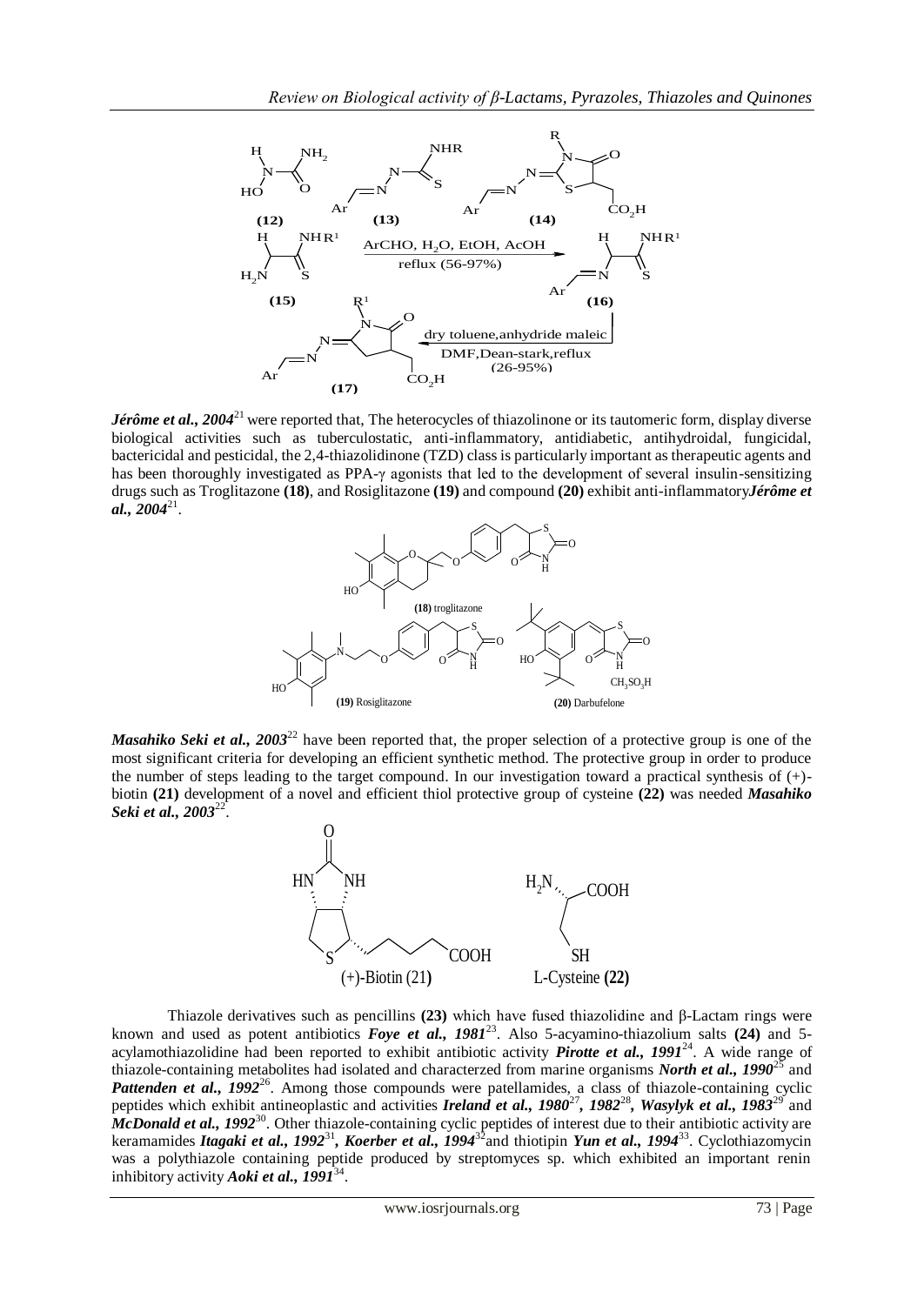

Mycothiazole **(25)** was isolated from spongia mycofijiensis, a marine sponge. This compound shows anti-helmintic activity in vitro while high toxicity was observed in mice *Crews et al.*, 1988<sup>35</sup>. 6-Hydroxybenzothiazole-2-sulfonamides **(26,** R=H**)** were topically active carbonic anhydrase inhibitors Woltersdorf et al., 1989<sup>36</sup>. This activity confers to these compounds a potential utility as antiglaucoma drugs. Curacin A **(27)** is an anti-micotic which has been isolated from Lygbya majuscule a cyanobacteria *Gerwick et*  al., 1994<sup>37</sup> and whose absolute configuration has been elucidated *Nagle et al.*, 1995<sup>38</sup>. Formyl imidazo-[2,1b]thiazoles **(28)** have been proved to be effective as herbicides *Andreani et al., 1991*<sup>39</sup>. Benzothiazolinones **(29)** show plant grow-stimulating effect *Tralic-kulenovic et al., 1993*<sup>40</sup> and *Sutoris et al., 1993*<sup>41</sup>. Some thiazolidin-2-thione derivatives showed hepatoprotective activities both in vitro and in vivo studies *Yoneda et al.*, 1993<sup>42</sup>. Thiazolohalostatin **(30)** was produced by Actinomadura sp. It prevented cell death caused by calcium overload and exhibits an inhibitory activity against lipid peroxidation **[***Yamagishi et al., 1993*<sup>43</sup> **]**.

Certain 4-thiazolin derivatives **(31)** show significant activity as anti-convulsant agents *Ergenc et al.,*  1994<sup>44</sup>. thiazolo[3,4-a]benzimi-dazoles (32) show reproducible in vitro anti-HIV activity *Cimirrie et al., 1991*<sup>45</sup>.



*Schnur et al., 1991*<sup>46</sup> were reported that, Guanidino-thiazoles such as famotidine **(33a)** were known to be inhibitors of gastric acids *Anglada et al., 1988<sup>47</sup>*, and they had been used in the treatment of gastric ulcers *Montserrat et al., 1985<sup>48</sup> an Richter et al., 1986<sup>49</sup>. This class of compound, i.e., ω-aminoalkylthiazoles, was of* interest because of their analogy with histamine *Liebscher et al., 1994*<sup>50</sup> . Other gruanidino-thiazoles like amides  $(33<sub>b</sub>)$  were found to be systemically active against lung carcinomas *Schnur et al., 1991<sup>46</sup>*.

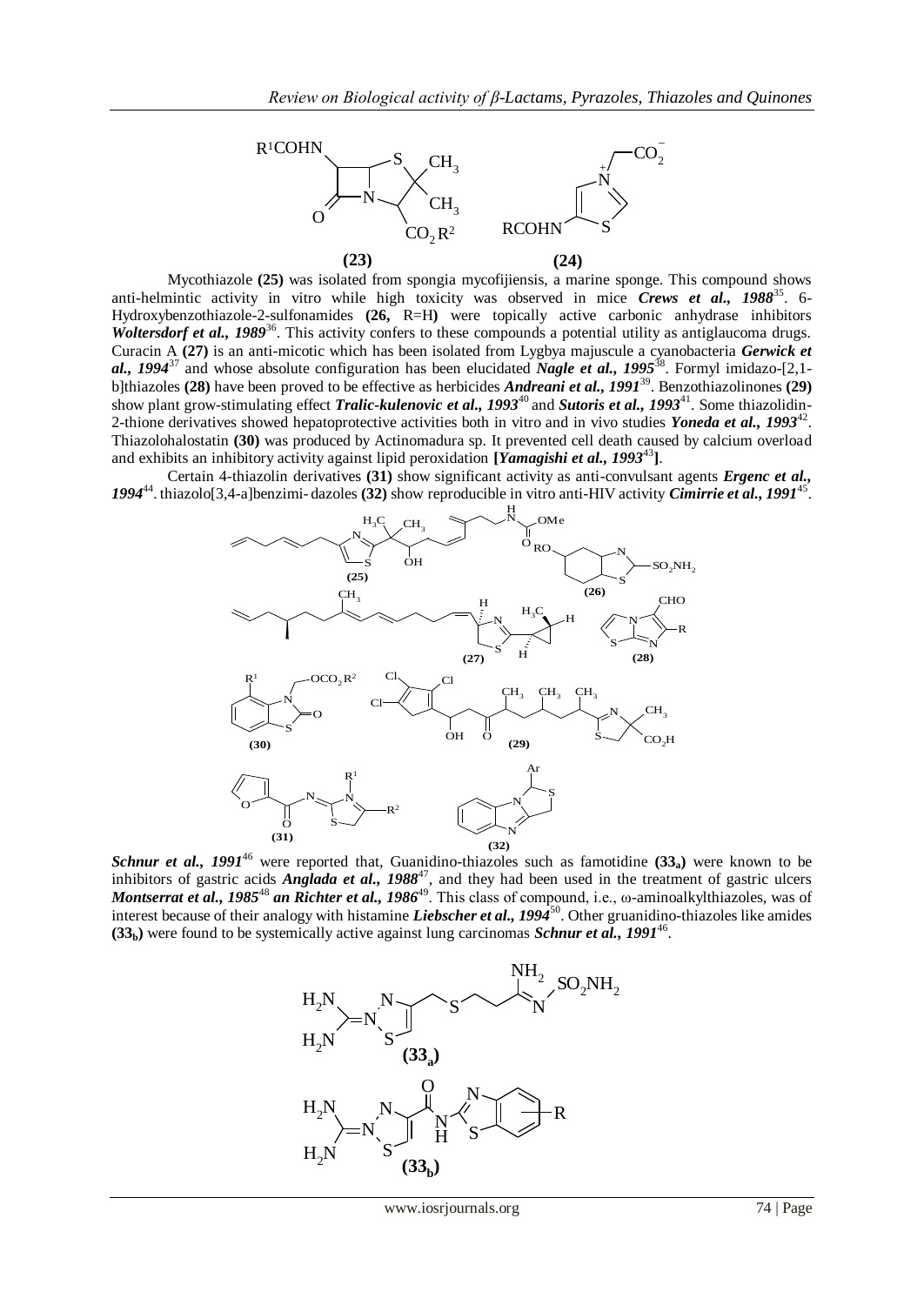# **III. Biological activity of quinones and pyrazoles:**

Tung T. Dang et al., 2008<sup>51</sup> have found that, Pyrazole-3-carboxylic acid derivatives represent important building blucks in organic and medicinal chemistry because their pharmacological properties. For example, pyrazole-3 carboxylic acids and pyrazolo[1,5-c]quinazoline-2-caboxylates are nicotinic acid receptor agonists, bis(benzo[*g*]indazol-3-carboxamides) exhibit antiproli-ferative activity against various cancer cell lines. Ethyl-5-propyl-1H-pyrazol-3-carboxylate is a key intermediate for the synthesis of Viagra *Tung T. Dang et al., 2008*<sup>51</sup> .

Asuncion Burguete et al., 2007<sup>52</sup> have been reported that, Quinoxalines, including their fused derivatives, display diverse pharmacological activities (antiviral, anticancer and antibacterial). The united kingdom have found that, quinoxaline is a potential treatment for HIV infection and works well with lamivudine, abacavir and efavirenz. Oxidation of both nitrogens of the quinoline ring dramatically increased the diversity of certain biological properties such as antibacterial activity and hypoxia-selective anticancer activity. **Mogilaiah** *et al.1999*<sup>53</sup> , were involved in the synthesis and biological evaluation of new agents derived from quinoxaline-1,4 di-n-oxide *Asuncion Burguete et al., 2007*<sup>52</sup> .

*Claudia Valente et al., 2007*<sup>54</sup> were reported that, Quinones play vital roles in the biochemistry of living cells, where, they are involved in cellular respiration, phytosynthesis and cellular defence against bacteria, fungi and parasites. They became more important because their interesting their pharmacological actions, like as, antitumer, trypanocidal, anti-inflammatory, antiviral and antifungal. Some have reached clinical use as antineoplastic drugs *Claudia Valente et al., 2007*<sup>54</sup> .

Ashok Kumar et al., 2007<sup>55</sup>have been reported that, Quinazoline nucleus an its derivatives have been found to possess wide spectrum of activities like antibacterial, antifungal, anticonvulant and anti-inflammatory. Compound **(34)** showed maximum antiinflammatory and analgesic activity *Ashok Kumar et al., 2007*<sup>55</sup> .



**(34)**

4-Thiazolidinone derivatives are known to possess antibacterial, antifungal, antiviral and antituberculosis propeties **(35)**, **(36)**, **(37)**, **(38)**. Peptidoglycan is an essential component of the cell wall of both Gram-positive and Gram-negative bacteria. 4-Thiazolidinones have been reported as novel inhibitors of the bacterial enzyme Mur B which is a precursor acting during the biosynthesis of peptidoglycan *Guniz KucuKguzel et al., 2006*<sup>56</sup>.



*Juan Ftncisco et al., 2004*<sup>57</sup> were reported that, Many tetrahydroisoquinoline antitumor antibiotics, such as saframycins and ecteinascidin 743 (ET-743, Yondelis) are potent cytotoxic agents and the side chain at the isoquinoline C1-position, it is known the antitumer activity of ET-743 (**39**),(**40**),(**41**) *Juan Ftncisco et al., 2004*<sup>57</sup> .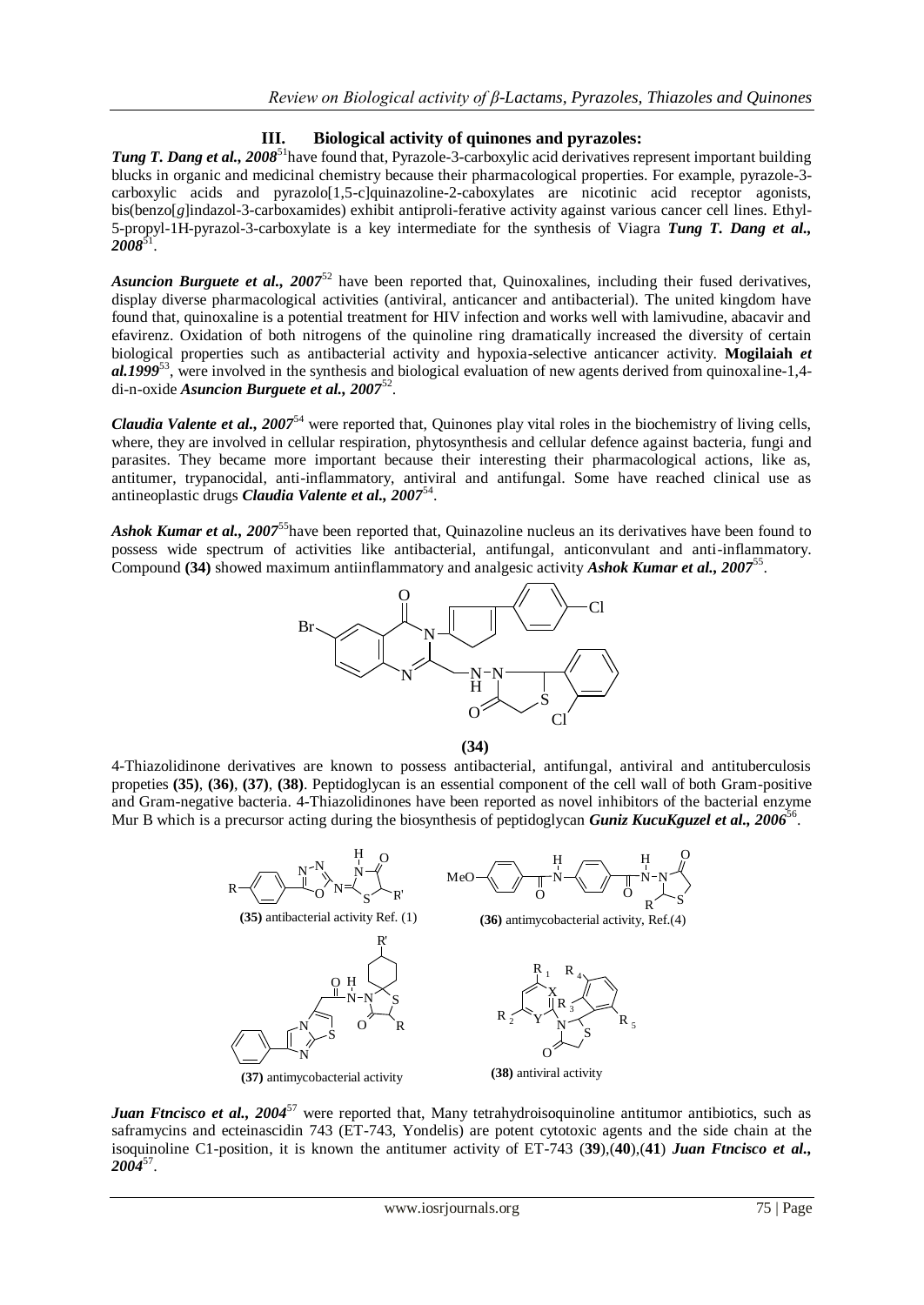

#### **References**

- [1] Peter Csomos et al., *Tetrahedron*, 64, 1002-1011, 2008.
- [2] Durckheimer W., Blumbach J., Lattrell R. and Scheunemann K.H; *Angew. Chem*., 97, 183, 1985.
- [3] Cimarusti C. and Sykes R.; *Chem. Br*., 19, 302, 1983.
- [4] Woulfe S.R. and Miller M.; *J. Med. Chem*., 28, 1447, 1985.
- [5] Breure H., Straub H., Treuner U., Drossard J.M., Hoehn H. and landler K.; *J. Antibiot*., 38, 813, 1985.
- [6] Woulfe S.R. and Miller M.; *J. Org. Chem*., 51, 3133, 1986.
- [7] Miller M.J., Biswas A. and Krook M.A.; *Tetrahedron*, 39, 2571, 1983.
- [8] Brickner S.J.; *Eur. Pat*. 232017 (1987) (Chem. Abstr., 1987, 107, 236366).
- [9] Brickner S.J., Gaikema J.J., Zurenko G.E., Greenfield L.J., Manninen P. and Ulanowicz; *J. Antibiot*., 3, 2241, 1992.
- [10] Brickner S.J., Gaikema J.J., Greenfield L.J., Zurenko G.E. and Manninen P.R.; *Bioorg. Med. Chem. Lett*., 3, 2241, 1993.
- [11] Andrus A., Partridge B., Heck J. and Christensen B.; *Tetrahedron Lett.,* 25, 911, 1984.
- [12] Klich M. an Teutsch G.; *Tetrahedron Lett*., 25, 3849, 1984.
- [13] Klich M. an Teutsch G.; *Bioorg. Med. Chem. Lett*., 3, 2429, 1993.
- [14] Yoshida Y., Tanaka K., Hattori R., Fukuoka Y., Komatsu M., Kishimoto S., Saikawa I.; *J. Antibiot*., 39, 215, 1986.
- [15] Baldwin J.E., Otsuka and Wallace P.M.; *Tetrahedron*, 42, 3097, 1986.
- [16] Shah S., Finke P., Brause K., Chanler G., Ashe B., Weston H., Maycock A., Murnford R. and Doherty J.; *Bioorg. Med. Chem. Lett*., 3, 2295, 1
- [17] Adonias m., Anaya J., Camara J., Canet E., Gateauolesker A., Gero S. D., Grande M. M. and Hernando J.I. M.; Bioorg. Med. Chem. Lett., 3, 2547, 1993
- [18] Paolo V. A.; Geronikaki, K, Anastasia, M. Incertia, F. Zania; Bioorg. Med. Chem., 14, 3859-3864, **2006.**
- [19] RosariaOttana, Rosanna Maccari, Maria Letizia Barreca, Giuseppe Bruno, Archimede Rotondo, Antonietta Rossi, Giuseppa Chiricosta, Rosanna Di Paola, Lidia Sautebin, Salvatore Cuzzocrea, Maria Gabriella Vigorita; *Bioorg. Med. Chem.*, 13, 4243- 4252, **2005**.
- [20] Rômulo P.[, TENORIO,](http://www.scielo.br/cgi-bin/wxis.exe/iah/?IsisScript=iah/iah.xis&base=article%5Edlibrary&format=iso.pft&lang=i&nextAction=lnk&indexSearch=AU&exprSearch=TENORIO,+ROMULO+P.) *Quím. Nova* [online]., vol.28, n.6, pp. 1030-1037, **2005**
- [21] Jerome Blanchet, Jieping Zhu; *Tetrahedron Letters*, 45, 4449-4452, **2004**.
- [22] Masahiko S. , Mayumi K., Masanori H., Shin-ichi Y. ; Toshiaki S. , *Tetrahedron letters*, 44, 8905- 8907,**2003**.
- [23] Foye W.O.; "*Principles of Medicinal Chemistry*". 2nd edn., Lea an Febiger, Philadephia, **1981**.
- [24] Pirotti B., Delarge J., Coyette J. and Frere J.M.; *J. Antibiot*., 44, 844, **1991**.
- [25] North M. and Pattenden G.; *Tetrahedron*, 46, 8269, **1990**.
- [26] Pattenden G.; *J. Heterocycl. Chem*., 29, 607, **1992**.
- 
- [27] Ireland C. and Scheuer P.J.; *J. Am. Chem. Soc*., 102, 5688, **1980**.
- [28] Iraland C.M., Durso Jr. A.R., Newman R.A. and Hacher M.P.; *J. Org. Chem*., 47, 1807, **1982**. [29] Wasylyk J.M., Biskupiak J.E., Costello C.E. and Ireland C.M.; *J. Org. Chem*., 48, 4445, **1983**.
- [30] McDonald L.A> Foster M.P., Philips D.R., Ireland C.M., Lee A.Y. an Clardy J.; *J. Org. Chem*., 57, 4616, **1992**.
- [31] Itagaki F., Shigemori H., Ishibashi M., Nakamura T., Sasaki T. and Kobayashi J.; *J. Org. Chem*., 57, 5540, **1992**.
- [32] Koreber-ple K. and Massiot G.; *Synlett*, 759, **1994**.
- [33] Yun B.S., Hidaka T., Furihata K. and Seto H.; *Tetrahedron*, 50, 11659, **1994**.
- [34] Aoki M., Ohtsuka T., Itezono Y., Yokose K., Furihata K. and Seto H.; *Tetrahedron Lett.,* 32, 217, 221, **1991**.
- [35] Crews P., Kakou Y. and Quinoa E.; *J. Am, Chem. Soc*., 110, 4365, **1988**.
- Woltersdorf Jr. O.W., Schwam H., Bicking J.B., Brown S.L. Desolms S.J., Fishman D.R., Graham S.L., Gautheron P.D., Hoffman J.M., Larson R.D., Lee W.S., Michelson S.R., Robb C.M., Share N.N., Strohmaier K.M., Sugrue M.F. and Viader M.P.; *J. Med. Chem*., 32, 2486, **1989**.
- [37] Gerwick W.H., Proteau P.J., Nagle D.G., Hamel E., Blkhin A. and Slate D.L.; *J. Org. Chem*., 59, 1243, **1994**.
- [38] Nagle D.G., Gerjds R.S., Doo H.D., Gerwick W.H., Kim T.S., Nambu M. and White J.D.; *Tetrahedron Lett*., 36, 1189, **1995**.
- [39] Andreani A., Rambaldi M., Locatelli A. and Andreani F.; *Collect. Czech. Chem. Commun.,* 56, 2436, **1991**.
- [40] Tralic-Kulenovic V., Fiser-Jakic L. and Lazarevic Z.; *Spectrosc. Lett*., 26, 1771, **1993**.
- [41] Sutoris V., Gaplovsky A., Sekerka V. and Ertlp.; *Chem Papers*, 47, 251, 156, 260, **1993**.
- [42] Yoneda K., Ota A. and Kawashima Y.; *Chem. Pharm. Bull*., 41, 876, **1993**.
- [43] Yamagishi Y., Matsuoka M., Odagawa A., Kato S., Shino K. and Mochizuki J.; *Antibiot*., 46, 1633, **1993**.
- [44] Ergenc N. and Capan G.; *Farmaco, Ed. Sci*., 49, 133, **1994**.
- [45] Cimirri A., Grasso S., Monforte A.M., Monforte P. and Zappala M.; *Farmaco, Ed. Sci*., 46, 817, 925, **1991**.